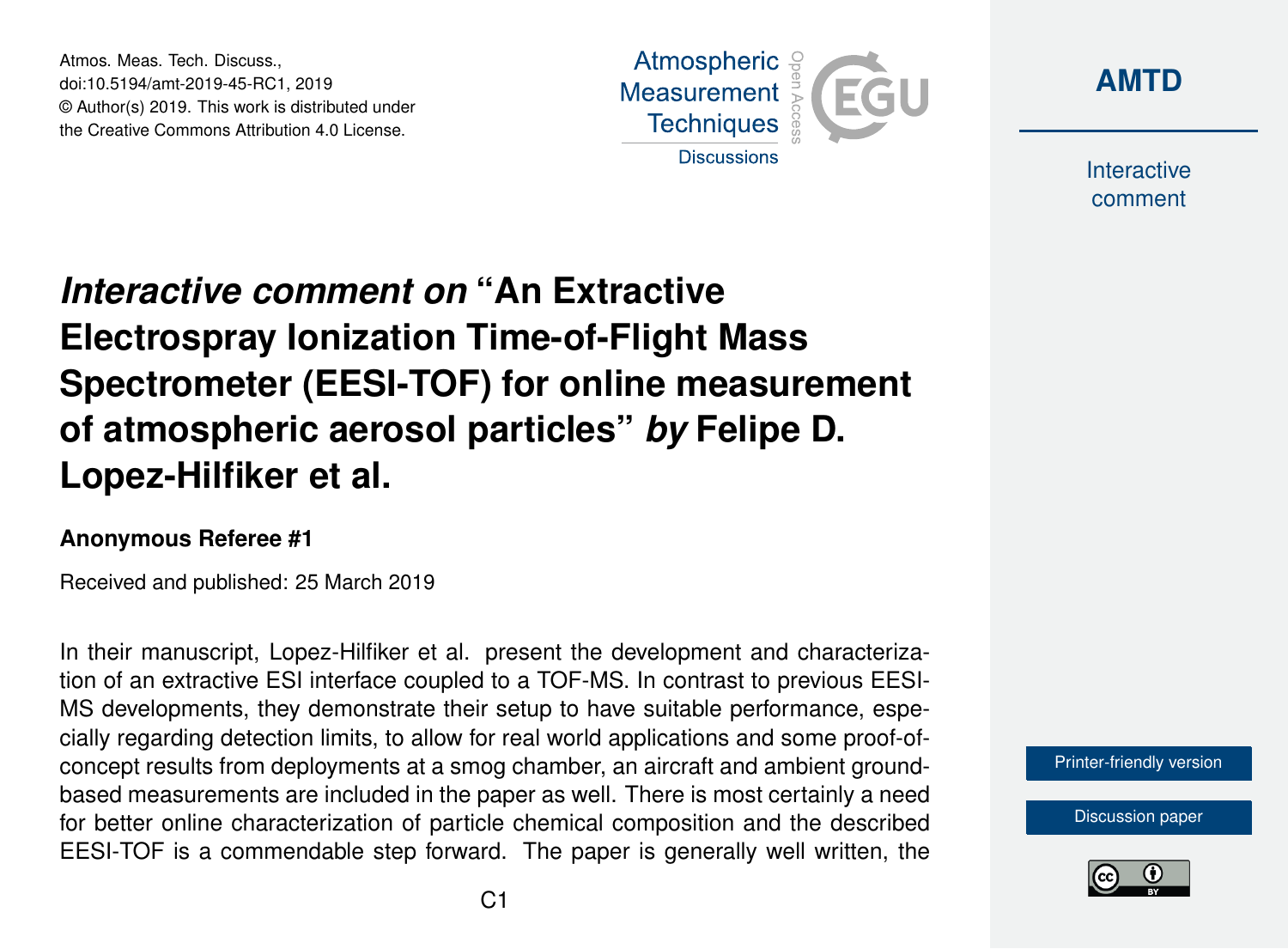instrument characterization was done in a comprehensive and mostly convincing fashion and the proof-of-concept results provide interesting first insights. I recommend the paper for publication after addressing the following issues.

- The term "near-molecular level" is used a few times. I assume this refers to MS measuring masses only instead of really individual compounds, but the term should be explained in the paper. A word of caution regarding quantitative results from mass measurements vs. fully resolved (chromatography) measurements might be justified as well.

- P7L7-8: What was the flow rate?

- P5L9-10: What does "most species" mean? Which species are not removed and could this pose a problem? Related, could 0.x % denuder breakthrough distort results for volatile species with high gas-phase and very low particle phase concentrations?

- P9-10: I appreciate the discussion on pros and cons of different ESI mixtures, but was a bit surprised to read that MeOH/H2O was used at the end for most studies. My impression from the discussion was that overall ACN/H2O might more suitable, especially due to the stated high background peaks in MeOH/H2O. Please comment on this final choice.

- P13L1-6: Is the usage of mass flux for some and ion flux for most other results really justified? It adds some complexity and the advantage of using mass flux in ag/s is not fully clear to me.

- P14L30 + abstract +conclusions: I find the statement of the "much smaller range" the RRFx spans for SOA as compared to pure components a bit misleading. Given it represents a mean value for a very complex mixture, it is not surprising it varies less than individual compounds. Even more, with Benzene included (its exclusion seems quite arbitrary), the difference to the studied pure model compounds becomes smaller.

- P17L3-4 + abstract +conclusions: The conclusion on the absence of matrix effects

**[AMTD](https://www.atmos-meas-tech-discuss.net/)**

Interactive comment

[Printer-friendly version](https://www.atmos-meas-tech-discuss.net/amt-2019-45/amt-2019-45-RC1-print.pdf)

[Discussion paper](https://www.atmos-meas-tech-discuss.net/amt-2019-45)